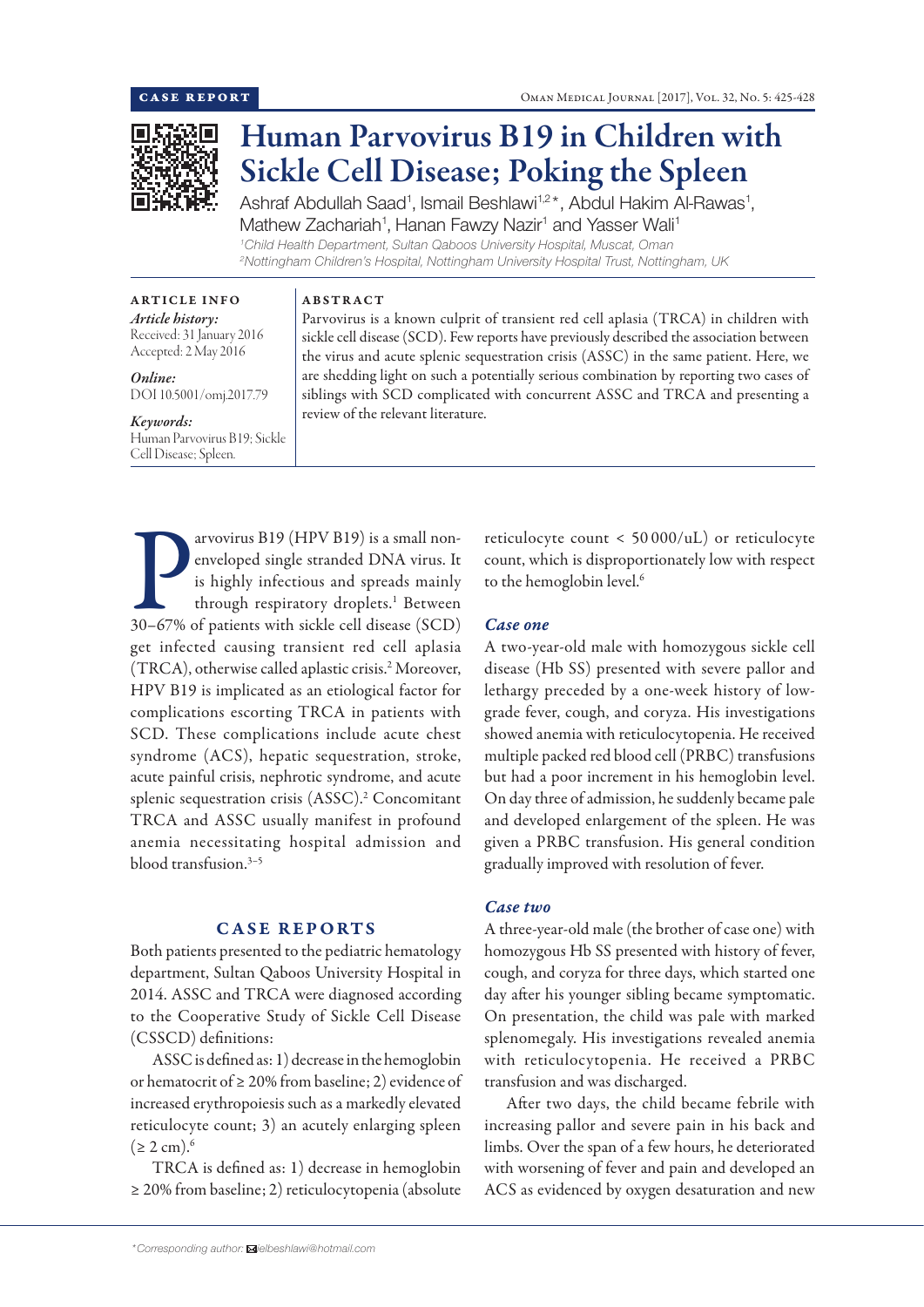|                              | $\mathbf{r}$      |                   | л.                        |                         |                   |                   |                   |                   |                          |                   |                |
|------------------------------|-------------------|-------------------|---------------------------|-------------------------|-------------------|-------------------|-------------------|-------------------|--------------------------|-------------------|----------------|
| Clincal<br>parameters        | Case no.          |                   |                           |                         |                   |                   |                   |                   |                          |                   |                |
|                              | $\mathbf{1}$      | $\mathbf{2}$      | $\overline{\mathbf{3}}$   | $\overline{4}$          | $\mathbf{5}$      | 6                 | $\overline{7}$    | 8                 | 9                        | 10                | 11             |
| Genotype                     | H <sub>b</sub> SS | H <sub>b</sub> SS | H <sub>b</sub> SS         | H <sub>b</sub> SS       | H <sub>b</sub> SS | H <sub>b</sub> SC | H <sub>b</sub> SC | H <sub>b</sub> SC | H <sub>b</sub> SC        | H <sub>b</sub> SS | $Hb$ SS        |
| Age                          | 22m               | 8y                | 10y                       | 4m                      | 3y                | 8y                | 15y               | 11y               | 6y                       | 22m               | 3y             |
| Gender                       | M                 | F                 | $\boldsymbol{\mathrm{F}}$ | M                       | F                 | F                 | F                 | M                 | M                        | M                 | M              |
| On prsentation               |                   |                   |                           |                         |                   |                   |                   |                   |                          |                   |                |
| Spleen size, cm <sup>#</sup> | 5                 | 10                | 7                         | 7                       | 6                 | $\overline{4}$    | 7                 | 10                | 10                       | 6                 | 11             |
| $Hb$ , $g/dL$                | 1.6               | 2.0               | 4.5                       | 1.1                     | 3.7               | 4.3               | 3.9               | 3.9               | 4.2                      | 2.7               | 7.1            |
| Reticulocytes                | 0.1               | 0.6               | 0.3                       | <b>NA</b>               | 0.1               | 0.2               | 0.1               | 0.4               | 0.4                      | 0.8               | 0.2            |
| Platelets, $\times 10^9/L$   | 72                | 97                | 125                       | 72                      | 48                | 108               | 40                | 85                | 100                      | 104               | 64             |
| <b>Baseline</b>              |                   |                   |                           |                         |                   |                   |                   |                   |                          |                   |                |
| Spleen size, cm              | 1                 | $\mathfrak{2}$    | 3                         | 2                       | NA                | <b>NA</b>         | NA                | NA.               | <b>NA</b>                | 2                 | $\overline{4}$ |
| $Hb$ , $g/dL$                | 10.0              | 10.7              | 10.0                      | <b>NA</b>               | 9.2               | <b>NA</b>         | 11.4              | 10.3              | 10.4                     | 8.0               | 10.0           |
| Parvovirus IgM               | $+ve$             | $+ve$             | $+ve$                     | $-ve^*$                 | $+ve$             | $+ve$             | $+ve$             | $+ve$             | $+ve$                    | $+ve$             | $+ve$          |
| Complications                | Coma,<br>shock    | None              | -                         | Coma,<br>shock<br>death | None              | Painful<br>crisis | <b>MODS</b>       | ٠.                | None                     | None              | None           |
| References                   | 3                 |                   | ÷,                        | $\overline{4}$          | 5                 |                   |                   |                   | $\overline{\phantom{a}}$ | Case 1            | Case 2         |

*SCD: sickle cell disease; ASSC: acute splenic sequestration crisis; TRCA: transient red cell aplasia; M: male; F: female; NA: not available; Hb: hemoglobin; IgM: immunoglobulin M; MODS: multiple organ dysfunction syndrome. \*Evidence of infection was demonstrated by parvovirus B19 inclusion bodies found in the spleen at autopsy. #Clinical palpable spleen below the left costal margin along the midclavicular line.*

infiltrate in the chest X-ray. He was managed with PRBC transfusion. His clinical condition slowly improved over the period of two weeks.

Both patients had positive parvovirus polymerase chain reaction (PCR) with a viral load of 6.4  $\times$  $10^5$  copies/mL and  $5.9 \times 10^5$  copies/mL for cases one and two, respectively. There was no history of ASSC, and they did not suffer another attack in a follow-up period of six months. Both children were running a mild course of the disease with infrequent admissions due to acute painful crises. Therefore, hydroxyurea treatment was not deemed indicated.

Including our two patients with SCD with concomitant TRCA and ASSC, a total of 11 patients with thoroughly described clinical parameters have been reported in the literature.

## DISCUSSION

We report two cases of parvovirus infection in children with SCD presenting with concomitant TRCA and ASSC. Among the 11 cases illustrated in Table 1, two were Hb SB-thal and the rest were equally divided among Hb SS and Hb SC genotypes. Considering the overall higher incidence of Hb SS compared to Hb SC, the latter seems to be the commonest affected phenotype.7 This finding is attributed to the relative preservation of splenic function into adulthood in patients with the Hb SC genotype and the predilection of HPV B19 infection for older children.8,9 Such questionable hyposplenic status in patients with Hb SC genotype casts doubts regarding the need for prophylactic penicillin in early childhood.<sup>10</sup>

There was no age preference among the reported cases. This could be explained by the different prevalence of TRCA and ASSC during childhood. While ASSC commonly affects preschool children, TRCA is more common in older children.<sup>11</sup> Amongst the 11 cases reported, only one case was on hydroxyurea, which could have contributed to both their susceptibility to parvovirus infection and the ensuing reticulocytopenia.12 It is also noteworthy that all the 11 cases had high baseline hemoglobin ≥ 8.0 g/dL levels denoting that they had no underlying chronic hyperhemolysis.

Previous reports suggested that infection could induce ASSC.<sup>13</sup> The autopsy of the single mortality reported demonstrated parvovirus inclusion bodies in the spleen, which might indicate that ASSC is a direct effect of the virus on the spleen rather than an immune-mediated process.8 Moreover, nine out of the 11 patients had no history of previous ASSC, underscoring parvovirus as a

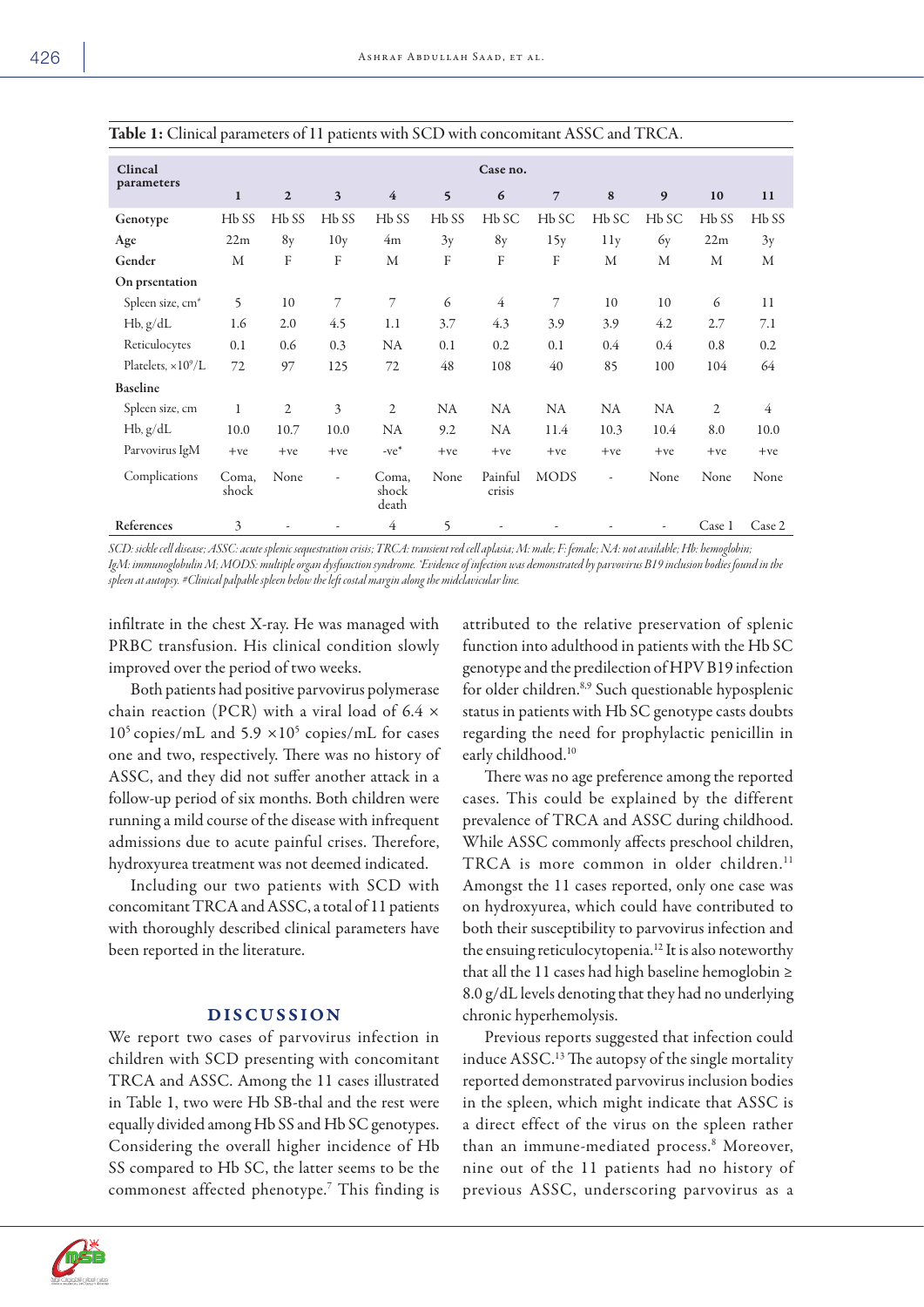powerful stimulus for ASSC bearing in mind that a history of ASSC makes the spleen vulnerable for such a complication.<sup>13</sup>

In our two cases, the chronology of events described suggests that TRCA might have ensued before the ASSC. Additionally, one of these two cases developed ACS. Such a case when summed with three other reported cases in the literature, two with multiorgan dysfunction syndrome and one death, demonstrate the possible gravity of prognosis of such a combined pathology.4,5

 A large epidemiological study was carried out between November 1996 and December 2001, which screened 633 SCD patients for HPV B19 infection. Among the 68 patients who developed TRCA episodes during the study period, 13 had evidence of concomitant TRCA and ASSC. Of these, four had the Hb SS genotype, seven were Hb SC, and two were Hb SB-thal. The study showed that children acutely infected with HPV B19 were more likely to develop fever, painful crises, and ASSC than uninfected children.2 Consistent with other reports, the study also revealed that patients with SCD SC had more ASSC events compared with the SCD SS group.<sup>3-5</sup> Unfortunately, clinical and laboratory data specific to the group of concurrent ASSC and TRCA were not segregated from the rest of the study group. The clinical parameters of the remaining nine patients along with our two reported cases are given in Table 1.

How parvovirus causes TRCA in children with SCD has been the subject of intensive studies. The virus targets erythroid progenitor cells with the blood group P antigen serving as the receptor for the virus. Poor P antigen expression by megakaryocytes and white blood cells explains the rare incidence of thrombocytopenia or leucopenia in HPV B19 infection.<sup>14</sup> The infected erythroid precursors suffer arrest of maturation beyond the normoblast stage leading to the formation of giant pronormoblasts in the bone marrow and peripheral reticulocytopenia.15,16 Such reticulocytopenia tend to be transient and clinically silent in healthy persons.17 On the other hand, this transient reticulocytopenia augments the existing anemia in patients with a shortened erythrocyte life span, such as SCD, resulting in a further drop in hemoglobin and symptomatic anemia.18 The concurrence of ASSC further complicates the picture. While hemoglobin in patients affected solely by TRCA is

dependent upon surviving mature red blood cells, these get pooled inside the spleen and escalate the ongoing hemoglobin drop in patients with combined pathologies. The development of ASSC turns the clinical picture into an emergency situation. In contrast to TRCA, where anemia develops over days, the drop of hemoglobin in ASSC happens in a matter of hours.<sup>19</sup> The coexistent peripheral destruction along with central aplasia of the erythroid cell line might result in serious anemia. It is readily conceivable that ASSC and TRCA can form a deadly combination bearing in mind that ASSC alone can induce circulatory collapse.20 The exact pathophysiology of ASSC is unknown. Fever or infection may trigger or augment red cell trapping in the splenic red pulp.21 None of the previous reports of concomitant ASSC and TRCA have postulated a clear mechanism.

## CONCLUSION

Parvovirus infection presenting with concomitant TRCA and ASSC is an uncommon but potentially serious complication in children with SCD. Therefore, we strongly recommend that patients who present with TRCA to be closely observed for evolving ASSC. Any child with SCD who presents with a sudden drop in hemoglobin, reticulocytopenia, and an acute enlargement of spleen should be managed as a potentially life-threatening emergency.

#### *Disclosure*

The authors declared no conflicts of interest.

### references

- 1. Young NS, Brown KE; Parvovirus B19. Parvovirus B19. N Engl J Med 2004 Feb;350(6):586-597.
- 2. Smith-Whitley K, Zhao H, Hodinka RL, Kwiatkowski J, Cecil R, Cecil T, et al. Epidemiology of human parvovirus B19 in children with sickle cell disease. Blood 2004 Jan;103(2):422-427.
- 3. Mallouh AA, Qudah A. Acute splenic sequestration together with aplastic crisis caused by human parvovirus B19 in patients with sickle cell disease. J Pediatr 1993 Apr;122(4):593-595.
- 4. Wethers DL, Grover R, Oyeku S. Aplastic crisis and acute splenic sequestration crisis. J Pediatr Hematol Oncol 2000 Mar-Apr;22(2):187-188.
- 5. Yates AM, Hankins JS, Mortier NA, Aygun B, Ware RE. Simultaneous acute splenic sequestration and transient aplastic crisis in children with sickle cell disease. Pediatr Blood Cancer 2009 Sep;53(3):479-481.
- 6. Ballas SK, Lieff S, Benjamin LJ, Dampier CD, Heeney MM, Hoppe C, et al; Investigators, Comprehensive Sickle Cell Centers. Definitions of the phenotypic manifestations of sickle cell disease. Am J Hematol 2010 Jan;85(1):6-13.